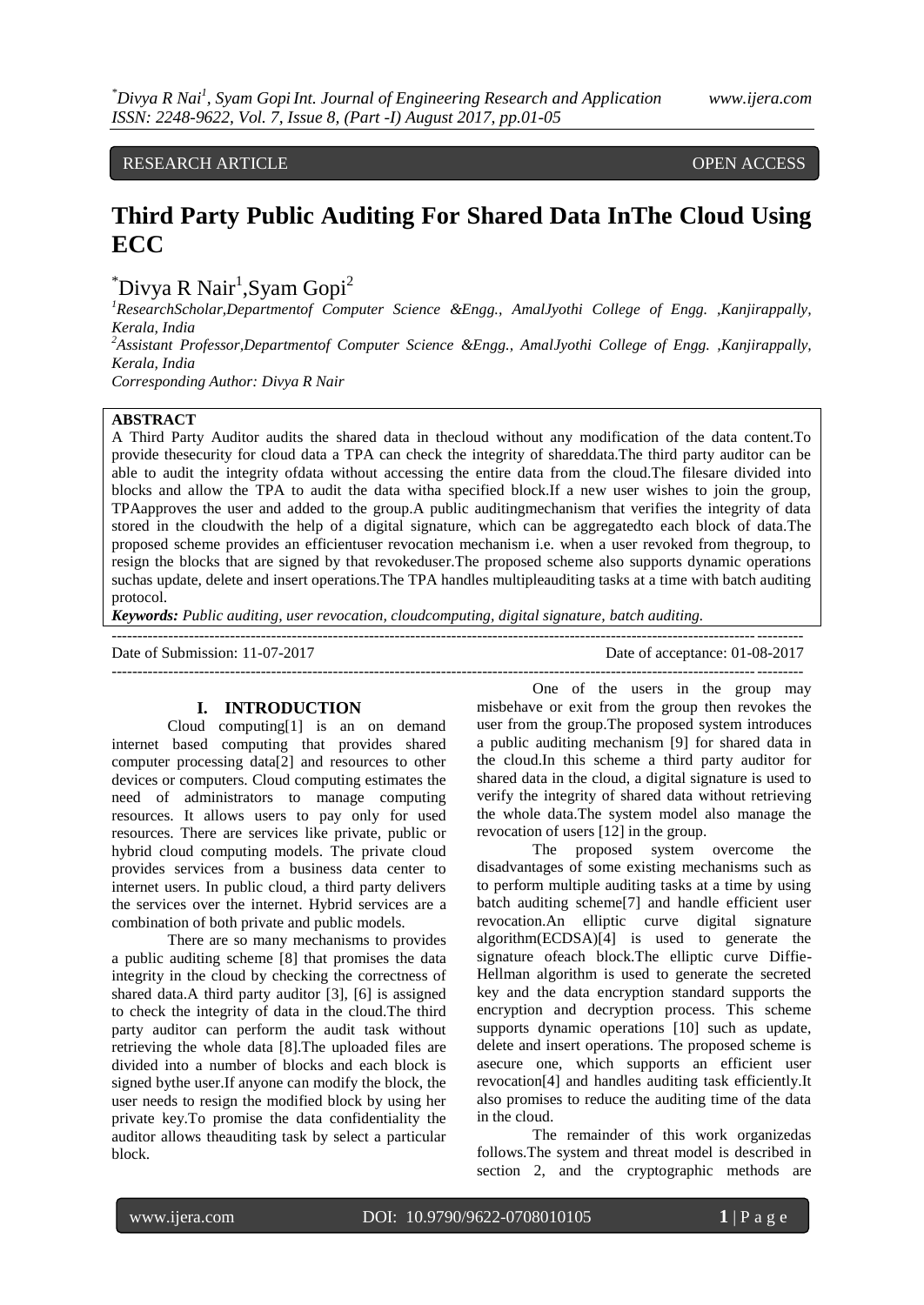explained in section 3.Section 4 describes the proposed methodology and the performance evaluation is explained in section 5. Section 6 provides the description of the relatedwork in the field.Section 7 concludes this paper.

## **II. PROBLEM STATEMENT 2.1 System and Threat model**

The system and threat models of the proposed system are described in this section. The proposed systemmodel is shown in Fig. 1.To ensures the data integrity and save the cloud users from the online burden, here introduce a third party auditor to audit the data stored in the cloud when needed.The auditor can check the correctness of data on behalf of the user.The proposed scheme includes three entities suchas the user, the cloud, and the third party auditor.



**Fig. 1**. The Public AuditingSystem Model

**1)The User:** The user is one of the main entities in the proposedsystem.The user first registers into the system.Afterthe approval from the admin, log in with a valid userid and password.The user can be able to perform fileoperations such as upload and download the file.Theusersplits the files according to its size and divided intodifferentblocks.The user signs the file blocks and sendsan audit request to the auditor.

**2) The Cloud Service:** To provide computational resourcesand other services for users.The cloud sends the file detailsto the auditor and shares the data between users.Thecloud generates the metadata and provides services forusers.

**3) The TPA:** A trusted service that checks the data integrityin the cloud through public auditing mechanism onbehalf of the user.The TPA generates a valid signatureand performs auditing task effectively.The audit result issent back to the user.

The data integrity is threatened by several factors. Due to some human or system errors, the cloud provider may corrupt the data. A revoked user is another factor that affectthe data integrity. The revoked user may try to modify the data by an illegal way. To guarantee the data integrity, a signature is attached with each block of data. One of the users who modify a block, there need to sign the block with his/her private key. The misbehaving user must need to remove or revoke from the group and blocks signed by this revoked user are resigned by the existing user.

## **2.2 Design Goals**

To handle the revoked user and provides data integrity in the cloud, the proposed mechanism must follow**1)Correctness:** The auditor can periodically check the data integrity and provide audit results to the user. **2) Efficient user revocation:** The misbehaving user must be revoked from the group and signature is recalculated. **3) Batch auditing:**To audit one or more files at a time.

# **III. ELLIPTIC CURVE CRYPTOGRAPHY**

The Elliptic Curve Cryptography [4] is an alternative mechanism for implementing public key cryptography the equation of an elliptic curve is

$$
y^2 = x^3 + ax + b \tag{1}
$$

E is the elliptic curve, P is the point on the curve and n is the maximum limit.The Elliptic Curve Cryptography is used to generate a private and public key pair.

## **3.1. Key generation with ECC**

The ECC is used to generate both public key and private key.ECC will work in a cyclic subgroupof an elliptic curve over a finite field.The main parameters are:

- 1. The size of the finite field p.
- 2. The co-efficient a and b .
- 3. G is the base point of the subgroup.
- 4. n is the order of the subgroup.
- 5. h is the co-factor of the subgroup.
- Thus the parameters are (p,a,b,G,n,h)

1.The private key generation:The private key is selected as a random integer ( d ) and chosen from ( 1,...n-1 ). Thus d is theprivate key and n is the order of the subgroup.

2.The public key generation**:**The public key is denoted as H.This is calculated as:

 $H = dG$ 

Thus the generated key pair is denoted as (d, H ).

#### **3.2. The encryption with ECDH**

ECDH is the Elliptic Curve Diffie-Hellman algorithm [4].It is a variant of the Diffie-Hellmanalgorithm.It describes the encryption of data with generated key pair and works as:

1. Consider A and B wants to share a secret .A have the private key  $d_A$  and public key. Also B have the private key  $d_B$  and public key  $H_B$ .

2. A calculate  $S = d_A H_B$  and B calculates  $S = d_B H_A$ Thus S is the same key for both A and B.If a and b have obtained the secret S, they can exchange the data with DES algorithm.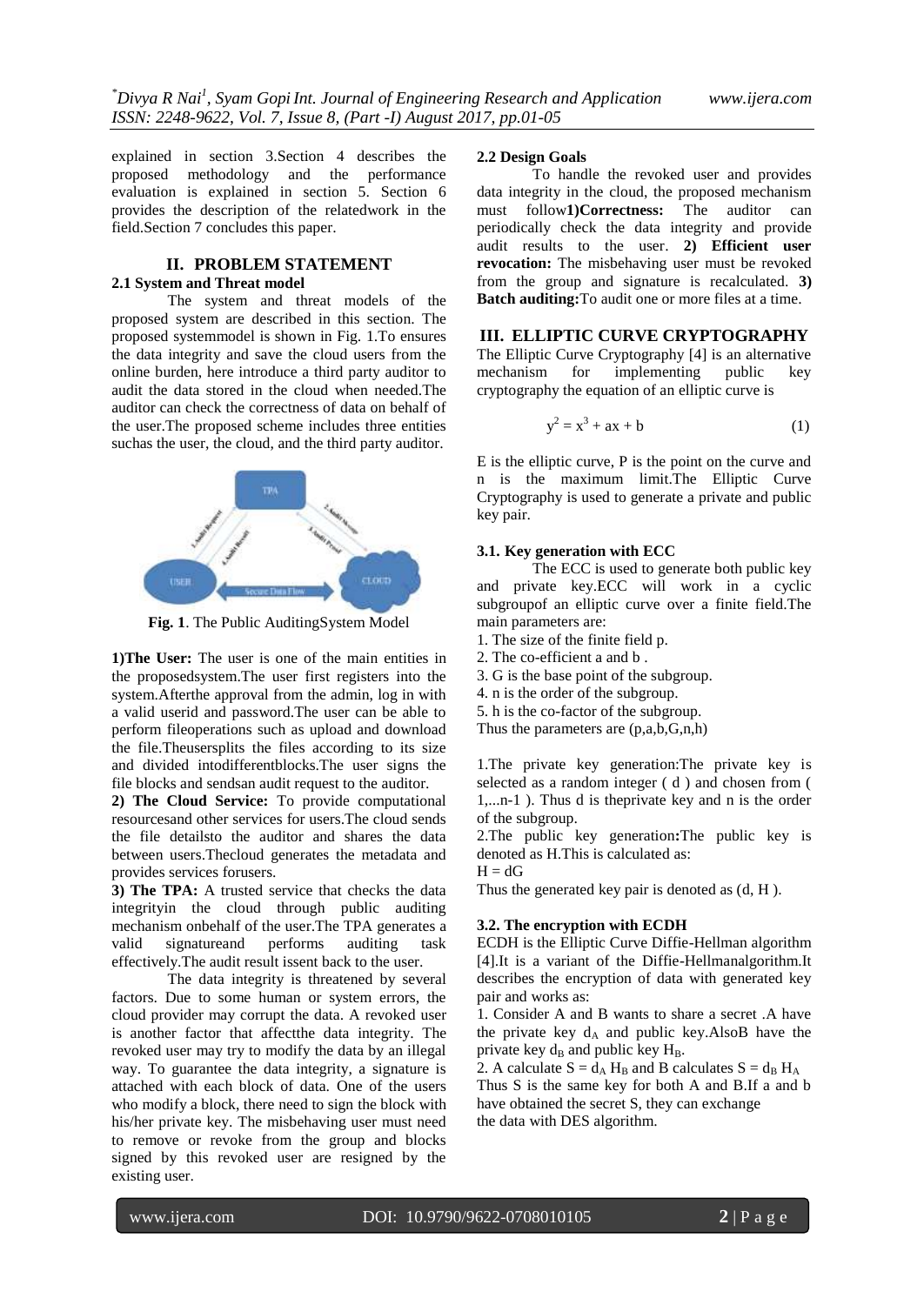# **IV. PROPOSED METHOD**

# **4.1. Public Auditing**

The public auditing module includes key generation, signaturegeneration and signature verification.In key generationphase, users generate their own private key and public key byusing elliptic curve cryptography. The Elliptic Curve Cryptography is used to generate aprivate and public key pair.The ECC is used to generate bothpublic key and private key.The generated key pair is denoted as ( d,H ).

#### **4.1.1. ECDSA**

The signature generation and verification are performed byusing elliptic curve digital signature algorithm (ECDSA).TheECDSA[4] contains two phases such as signature generationprocess and verification process.A digital signature is used to audit the data integrity and byusing this signature a user signs a block of the message.TheECDSA is the Elliptic Curve Digital Signature Algorithm andit consists of mainly two algorithms such as:

1) Signature Generation Algorithm

- 2) Signature verification Algorithm
- 1) Signature Generation Algorithm
- Take a random integer k from (1...n-1).
- The point  $(x_1,y_1)$  is calculated as  $(x_1,y_1) = kG.$
- Calculate  $r = x_1 \mod n$ .
- If  $r = 0$ , then choose another k and repeat the steps.
- Calculate  $s = k^{-1} (z + r dA) \text{ mod } n$ , where  $k^{-1}$  is the multiplicative inverse of k modulo n.
- If  $s = 0$ , then choose another k and repeatthe steps.

Thus the generated pair (r,s) is considered as signaturepair.

## 2) Signature Verification Algorithm

To verify the signature, we need  $H_A$ , z and (r,s). The algorithm works as;

- Calculate the integer  $u_1 = s^{-1}z$  mod n and  $U_2 = s^{-1}r \mod n$ .
- Calculate the point  $(x_2,y_2) = u_1G + u_2H_A$ .
- Calculate  $v = x^{-1} \mod n$ .
- If  $v = r$ ; then the proof is accepted.

The TPA collects the metadata and generate signatures for eachblock.Finally, the auditor verifies the signatures and sendstheresults to the user.The result contains details of both authorizedand suspicious data blocks.If one of the users is revoked fromthe group, the blocks signed by that revoked user is consideredas the suspicious block.The auditor checks the suspiciousblock and included in the audit request.

#### **4.2. User Revocation**

The proposed system is efficient and secure during userrevocation.When a user is revoked from the group, the blockssigned by the revoked user is

resigned by a resigning key,recomputed the signature on those blocks and attach the signatureto each block.The revocation of the user is secure becausethe existing users are able to sign the data blocks.Duringtheauditing, the blocks signed by the revoked user are consideredas suspicious blocks.

#### **4.3. Batch Auditing**

The TPA must handle multiple auditing tasks [5] at a time.Itreduces the auditing time of TPA.The TPA can performauditing of different file blocks at a time [13] and reducesthe computation cost of the auditor.TPA views the list offiles uploaded by the user, selects all the files and performsauditing.

#### **4.4. Data Dynamic Operation**

The dynamic module supports dynamic operations [11] on file blocks. To enable each user to modify the data stored in the cloud.The dynamic operations include an insertion, deletionand update operations.After the modification of a file block,the new signature is calculated and attached to the modifiedblock.

# **V. PERFORMANCE EVALUATION**

## **5.1. Performance of Public Auditing**

To perform the auditingwe need to log in the TPA console.The user selects a file ormultiple files and submits for auditing. The user1 submits the files such as file1.java, file2.java, and file3.java for auditingtask.The blocks signed by the revoked user areconsidered as asuspiciousblock.Here the file1.java and file2.java are found assuspiciousblocks.The result showthat total percentage of both suspicious and verified blocks asshown in Fig. 2, Fig. 3 and Fig. 4.



**Fig. 3**. Audit result for file2.java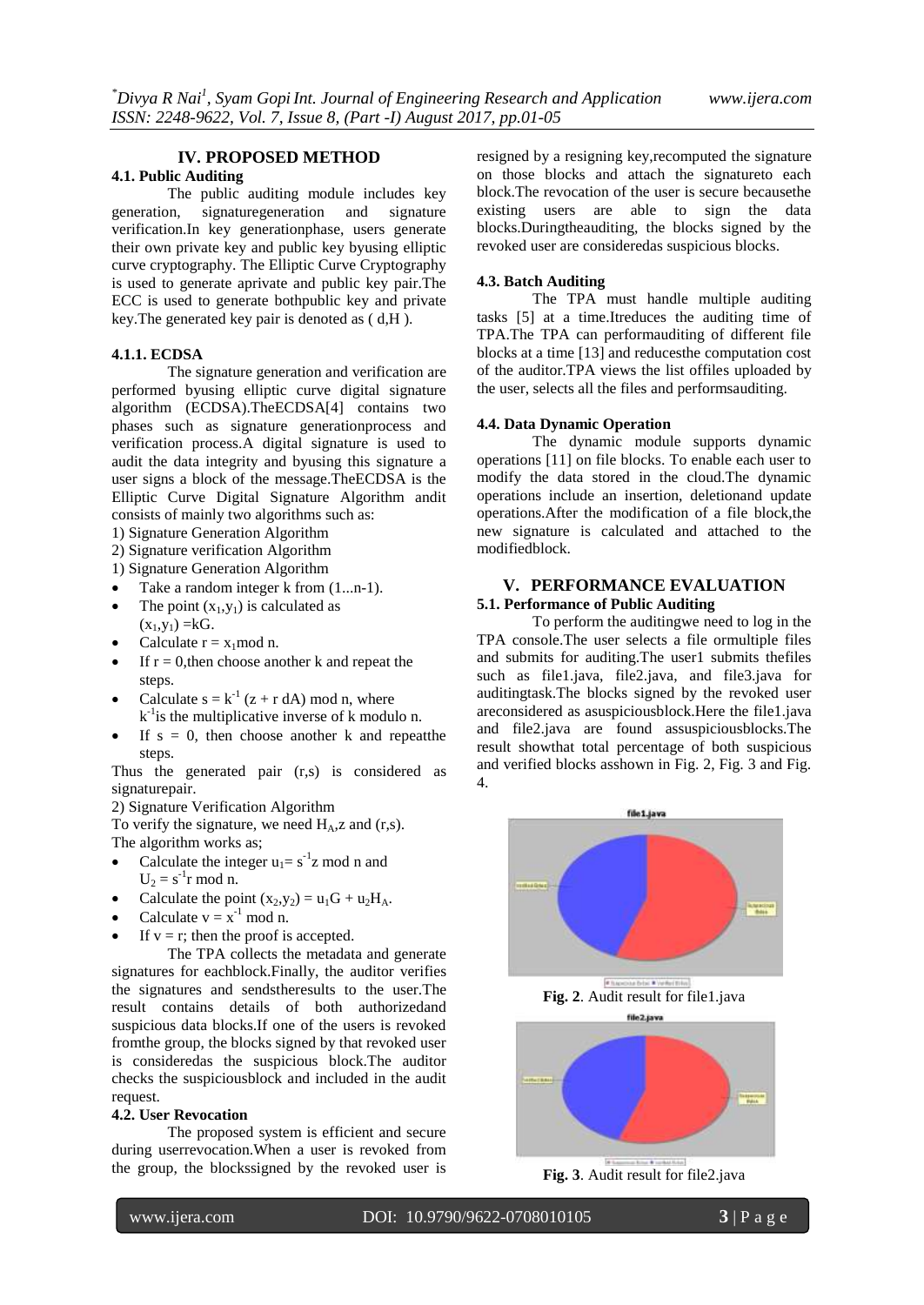

**Fig. 4.** Audit result for file3.java

The file1.java contains two modified blocks signed by therevokeduser.The file2.java contains one modified block signedby the revoked user and the file3.java contains no modifiedblocks.The total number of verified and suspicious bytes ismentioned in Table I.

| Filename            | File1.java | File2.java | File3.java |
|---------------------|------------|------------|------------|
| <b>Total blocks</b> |            |            |            |
| Modified            | (1,2)      |            | Nil        |
| blocks              |            |            |            |
| Total bytes         | 3696       | 1896       | 2904       |
| Verified            | 1640       | 848        | 1048       |
| bytes               |            |            |            |
| Suspicious          | 2904       | 2904       |            |
| bytes               |            |            |            |

**Table I**Audit Result

#### **5.2. Performance of Batch Auditing**

The TPA can perform both individual auditing and batchauditing as per the user's wish.The independent auditing,the auditor needs more time and communication overheadto perform auditing task.In order to reduce the time and communication overhead, TPA performs batch auditing.The experimental results show that the batch auditing helps to performauditing task effectively.

## **5.3. Efficiency Analysis**

Here compare the efficiency of the proposed system withthe RSA-based scheme.The proposed system uses ECC forencryption and decryption.Wecompare the encryption anddecryption process with the RSA algorithm.The comparison isdescribed in Fig.5.To compare the time taken for initialization,encryption and decryption process of both ECC and RSA algorithm.



**Fig. 5.** Performance Analysis of RSA and ECC

The RSA takes 357 ms, 94 ms and 1888 ms for initialization, encryption, and decryption respectively. But ECC takes 16 ms, 219 ms and 172 ms for initialization, encryption, and decryption respectively. Thus the analysis shows that ECC takes less time than RSA for initialization and encryption process.

#### **VI. RELATED WORK**

A secure data sharing in clouds, SeDaScmechanismthat provides data confidentiality and integrity.Inthisscheme [2] encrypts a file with a single encryption key. In Ensuring data storage security in Cloud Computing [11], that introduces the new security threats in the cloud andsome techniques that provides data security in the cloud. Thedata owner submits the data, the list of the users, and theparameters to the cryptographic server.In this scheme thecryptographic server is the third party and it is responsible forkey management, encryption and decryption.This scheme alsohandles the user inclusion and revocation in the cloud.Thisscheme ensures the data confidentiality but its needs securechannel for secret key exchange.The third party public auditing scheme for cloud storage [3],proposed a public auditing mechanism for data in thecloud.This scheme verifies the correctness of the cloud data withthe help of a TPA, without retrieving the entire data.Theproposedsystem consists of three entities such as the owner, thecloud server and the TPA.This ensures that no data content isleaked to TPA during the public auditing.This scheme reducesthe overhead of the client.The user selects a file and splits into blocks.The TPA performs auditing of a block when a usersends an audit request.The TPA verifies the signature generatedby itself with the user generated signature and sendsthe result to the user.It maintains the storage correctness ofdata but do not support data dynamic operations.A new scheme, An Efficient Public verifiability and DataIntegrity Using Multiple TPAs in Cloud Data Storage [4], aremote data storage correctness scheme based on an ellipticcurve digital signature algorithm(ECDSA) that supportsthe public auditing.This scheme identifies the misbehavingservers.Here proposed a main TPA and a secondary TPA forchecking the data integrity.ECDSA used to generate the signatureto verify the data integrity.It consists of KeyGen, SignGen,ProofGen and VerifyProofalgorithms.In this scheme, if mainTPA will fail to work, the secondary TPA must be able tohandle the audit process.The Privacy-Preserving Public Auditing for Secure CloudStorage [7], ensures the data integrity as well as the onlineburden of the user in the cloud. The TPA canperiodicallycheck the integrity of the data stored in the cloud. A privacy preserving auditing mechanism, Oruta [8]that uses a homomorphic ring signature method for signature generation and